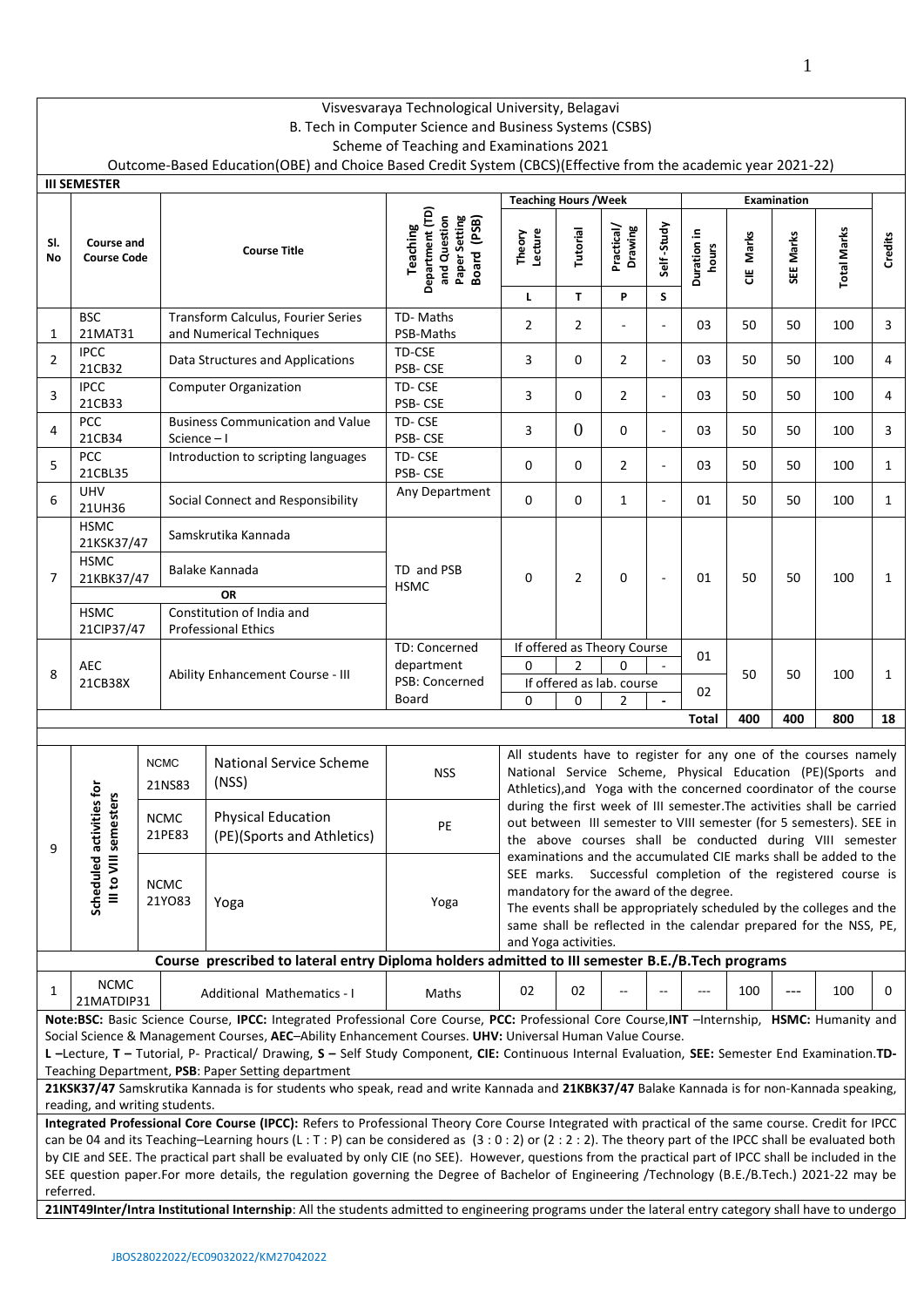a mandatory 21INT49 Inter/Intra Institutional Internship of 03 weeks during the intervening period of III and IV semesters. The internship shall be slated for CIE only and will not have SEE. The letter grade earned through CIE shall be included in the IV semester grade card.The internship shall be considered as a head of passing and shall be considered for vertical progression and for the award of degree. Those, who do not take up / complete the internship shall be declared fail and shall have to complete during subsequently after satisfying the internship requirements. The faculty coordinator or mentor shall monitor the students' internship progress and interact with them for the successful completion of the internship.

# **Non–credit mandatory courses (NCMC):**

## **(A)Additional Mathematics I and II:**

**(1)**These courses are prescribed for III and IV semesters respectively to lateral entry Diploma holders admitted to III semester of B.E./B.Tech., programs. They shall attend the classes during the respective semesters to complete all the formalities of the course and appear for the Continuous Internal Evaluation (CIE). In case, any student fails to register for the said course/fails to secure the minimum 40 % of the prescribed CIE marks, he/she shall be deemed to have secured an F grade. In such a case, the student has to fulfill the course requirements during subsequent semester/s to earn the qualifying CIE marks. These courses are slated for CIE only and have no SEE.

**(2)**Additional Mathematics I and II shall not be considered for vertical progression as well as for the calculation of SGPA and CGPA, but completion of the courses shall be mandatory for the award of degree.

**(3)**Successful completion of the coursesAdditional Mathematics I and IIshall be indicated as satisfactory in the grade card. Non-completion of the coursesAdditional Mathematics I and IIshall be indicated as Unsatisfactory.

#### **(B) National Service Scheme/Physical Education (Sport and Athletics)/ Yoga:**

**(1)** Securing 40 % or more in CIE,35 % or more marks in SEE, nd 40 % or more in the sum total of CIE + SEE leads to successful completion of the registered course.

**(2)** In case, students fail to secure 35 % marks in SEE, they have to appear for SEE during the subsequent examinations conducted by the University. **(3)**In case, any student fails to register for NSS, PE or Yoga/fails to secure the minimum 40 % of the prescribed CIE marks, he/she shall be deemed to have not completed the requirements of the course. In such a case, the student has to fulfill the course requirements during subsequent semester/s to earn the qualifying CIE marks.

**(4)** Successful completion of the course shall be indicated as satisfactory in the grade card. Non-completion of the course shall be indicated as Unsatisfactory.

**(5)**These courses shall not be considered for vertical progression as well as for the calculation of SGPA and CGPA, but completion of the courses shall be mandatory for the award of degree.

| <b>Ability Enhancement Course - III</b> |                            |         |                                 |  |  |  |  |  |  |  |
|-----------------------------------------|----------------------------|---------|---------------------------------|--|--|--|--|--|--|--|
| 21CB381                                 | Information Processing Lab | 21CB383 | C++ Programming                 |  |  |  |  |  |  |  |
| 21CB382                                 | <b>Mastering Office</b>    | 21CB384 | Introduction to Web Development |  |  |  |  |  |  |  |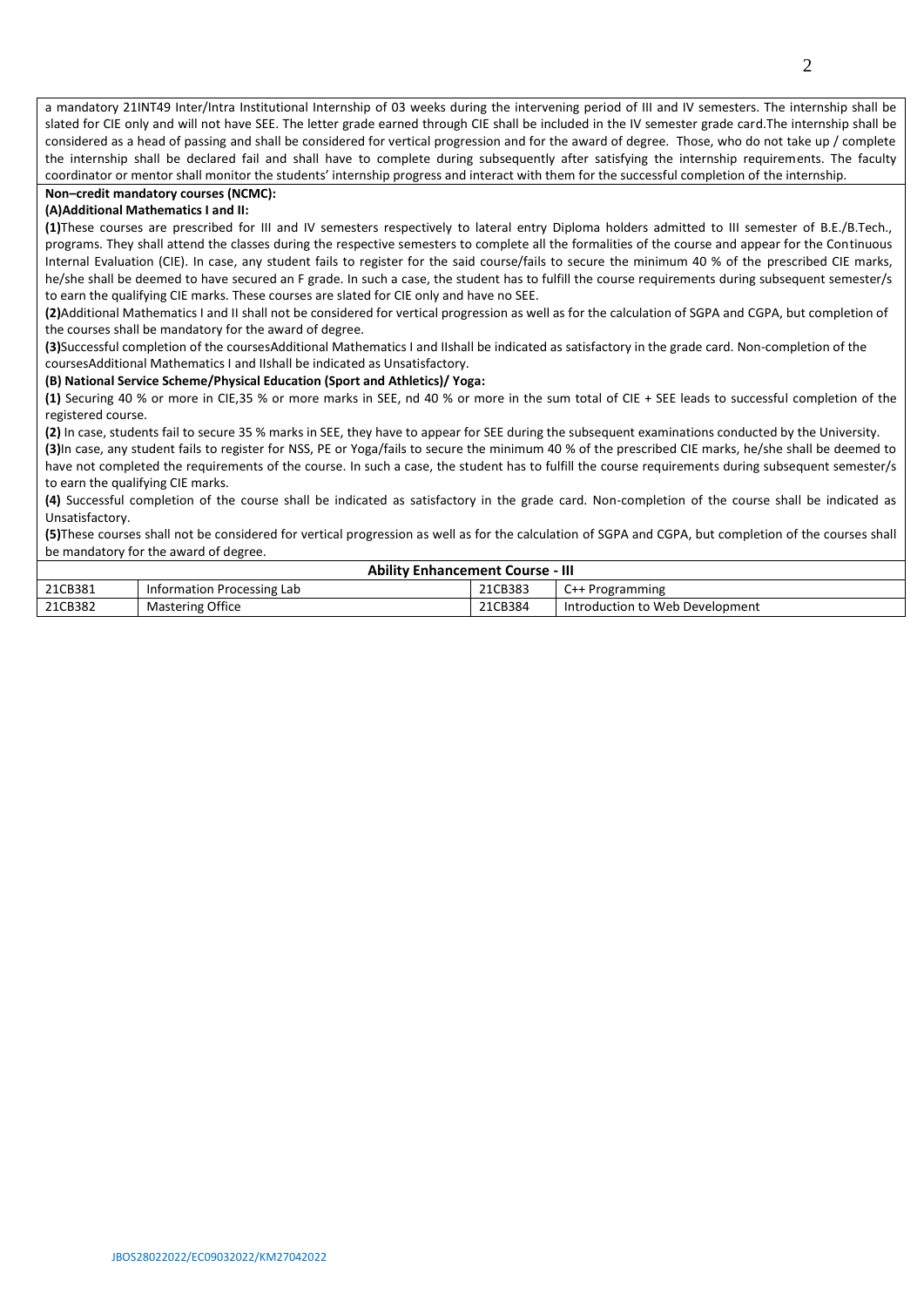# VISVESVARAYA TECHNOLOGICAL UNIVERSITY, BELAGAVI

# **B.E. in name of the Program**

# Scheme of Teaching and Examinations 2021 Outcome-Based Education(OBE) and Choice Based Credit System (CBCS) (Effective from the academic year 2021 - 22)

|                | IV SEIVIESTER<br><b>Teaching Hours / Week</b><br>Examination |                                                                                                                                                                                                                                                                                                                                                                                            |                                                                             |                                                                                                                                                                                                                                                                                         |                                                                                                  |                            |                          |                         |              |                          |                    |                |
|----------------|--------------------------------------------------------------|--------------------------------------------------------------------------------------------------------------------------------------------------------------------------------------------------------------------------------------------------------------------------------------------------------------------------------------------------------------------------------------------|-----------------------------------------------------------------------------|-----------------------------------------------------------------------------------------------------------------------------------------------------------------------------------------------------------------------------------------------------------------------------------------|--------------------------------------------------------------------------------------------------|----------------------------|--------------------------|-------------------------|--------------|--------------------------|--------------------|----------------|
| SI.<br>No      | <b>Course and</b><br><b>Course Code</b>                      | <b>Course Title</b>                                                                                                                                                                                                                                                                                                                                                                        | Department (TD)<br>Paper Setting<br>Board (PSB)<br>and Question<br>Teaching | Lecture<br>Theory<br>г                                                                                                                                                                                                                                                                  | Tutorial<br>$\mathbf{T}$                                                                         | Practical/<br>Drawing<br>P | Self-Study<br>S          | 르.<br>Duration<br>hours | E Marks<br>ō | SEE Marks                | <b>Total Marks</b> | Credits        |
| $\mathbf{1}$   | <b>BSC</b><br>21MAT41                                        | <b>Discrete Mathematical Structures</b>                                                                                                                                                                                                                                                                                                                                                    | TD-Maths<br>PSB-Maths                                                       | 3                                                                                                                                                                                                                                                                                       | $\Omega$                                                                                         | $\overline{0}$             | $\blacksquare$           | 03                      | 50           | 50                       | 100                | 3              |
| $\overline{2}$ | <b>IPCC</b><br>21CB42                                        | <b>Operating Systems</b>                                                                                                                                                                                                                                                                                                                                                                   | TD-CSE<br>PSB-CSE                                                           | 3                                                                                                                                                                                                                                                                                       | 0                                                                                                | $\overline{2}$             | $\overline{\phantom{a}}$ | 03                      | 50           | 50                       | 100                | 4              |
| 3              | <b>IPCC</b><br>21CB43                                        | Design and Analysis of Algorithms                                                                                                                                                                                                                                                                                                                                                          | TD-CSE<br>PSB-CSE                                                           | 3                                                                                                                                                                                                                                                                                       | $\mathbf{0}$                                                                                     | $\overline{2}$             | $\overline{a}$           | 03                      | 50           | 50                       | 100                | 4              |
| 4              | <b>PCC</b><br>21CB44                                         | <b>Object Oriented Programming</b><br>Concepts with JAVA                                                                                                                                                                                                                                                                                                                                   | TD-CSE<br>PSB-CSE                                                           | 3                                                                                                                                                                                                                                                                                       | 0                                                                                                | 0                          | $\overline{a}$           | 03                      | 50           | 50                       | 100                | 3              |
| 5              | <b>AEC</b><br>21BE45                                         | <b>Biology For Engineers</b>                                                                                                                                                                                                                                                                                                                                                               | BT, CHE, PHY                                                                | 1                                                                                                                                                                                                                                                                                       | $\overline{2}$                                                                                   | 0                          | $\overline{\phantom{a}}$ | 02                      | 50           | 50                       | 100                | $\overline{2}$ |
| 6              | PCC<br>21CBL46                                               | <b>OOPS Laboratory</b>                                                                                                                                                                                                                                                                                                                                                                     | TD-CSE<br>PSB-CSE                                                           | 0                                                                                                                                                                                                                                                                                       | $\mathbf 0$                                                                                      | $\overline{2}$             | $\overline{\phantom{a}}$ | 03                      | 50           | 50                       | 100                | $\mathbf{1}$   |
| 7              | <b>HSMC</b><br>21KSK37/47<br><b>HSMC</b><br>21KBK37/47       | Samskrutika Kannada<br>Balake Kannada                                                                                                                                                                                                                                                                                                                                                      | <b>HSMC</b>                                                                 | 0                                                                                                                                                                                                                                                                                       | $\overline{2}$                                                                                   | 0                          |                          | 01                      | 50           | 50                       | 100                | $\mathbf{1}$   |
|                | <b>HSMC</b><br>21CIP37/47                                    | <b>OR</b><br>Constitution of India & Professional<br><b>Ethics</b>                                                                                                                                                                                                                                                                                                                         |                                                                             |                                                                                                                                                                                                                                                                                         |                                                                                                  |                            |                          |                         |              |                          |                    |                |
| 8              | <b>AEC</b><br>21CB48X                                        | Ability Enhancement Course-IV                                                                                                                                                                                                                                                                                                                                                              | TD and PSB:<br>Concerned<br>department                                      | $\Omega$<br>$\Omega$                                                                                                                                                                                                                                                                    | If offered as theory Course<br>$\overline{2}$<br>$\Omega$<br>If offered as lab. course<br>0<br>2 |                            | ä,                       | 01<br>02                | 50           | 50                       | 100                | $\mathbf{1}$   |
| 9              | <b>UHV</b><br>21UH49                                         | Universal Human Values                                                                                                                                                                                                                                                                                                                                                                     | Any<br>Department                                                           | $\Omega$                                                                                                                                                                                                                                                                                | $\overline{2}$                                                                                   | 0                          |                          | 01                      | 50           | 50                       | 100                | $\mathbf{1}$   |
| 10             | INT<br>21INT49                                               | Inter/Intra Institutional Internship                                                                                                                                                                                                                                                                                                                                                       | <b>Evaluation By</b><br>the<br>appropriate<br>authorities                   | Completed<br>during<br>the<br>intervening period of I and<br>III semesters by students<br>admitted to first year of<br>BE./B.Tech and during the<br>intervening period of III<br>IV <sub>1</sub><br>semesters<br>and<br>by<br>Lateral<br>entry<br>students<br>admitted to III semester. |                                                                                                  |                            |                          | 3                       | 100          | $\overline{\phantom{a}}$ | 100                | $\overline{2}$ |
|                |                                                              |                                                                                                                                                                                                                                                                                                                                                                                            |                                                                             |                                                                                                                                                                                                                                                                                         |                                                                                                  |                            |                          | Total                   | 550          | 450                      | 1000               | 22             |
|                |                                                              |                                                                                                                                                                                                                                                                                                                                                                                            |                                                                             |                                                                                                                                                                                                                                                                                         |                                                                                                  |                            |                          |                         |              |                          |                    |                |
|                |                                                              | Course prescribed to lateral entry Diploma holders admitted to III semester of Engineering programs                                                                                                                                                                                                                                                                                        |                                                                             |                                                                                                                                                                                                                                                                                         |                                                                                                  |                            |                          |                         |              |                          |                    |                |
| 1              | <b>NCMC</b><br>21MATDIP41                                    | <b>Additional Mathematics - II</b>                                                                                                                                                                                                                                                                                                                                                         | Maths                                                                       | 02                                                                                                                                                                                                                                                                                      | 02                                                                                               |                            |                          |                         | 100          | $-$                      | 100                | 0              |
|                |                                                              | Note: BSC: Basic Science Course, IPCC: Integrated Professional Core Course, PCC: Professional Core Course, AEC -Ability Enhancement Courses,<br>HSMC: Humanity and Social Science and Management Courses, UHV- Universal Human Value Courses.<br>L-Lecture, T-Tutorial, P- Practical/ Drawing, S-Self Study Component, CIE: Continuous Internal Evaluation, SEE: Semester End Examination. |                                                                             |                                                                                                                                                                                                                                                                                         |                                                                                                  |                            |                          |                         |              |                          |                    |                |

21KSK37/47 Samskrutika Kannada is for students who speak, read and write Kannada and 21KBK37/47 Balake Kannada is for non-Kannada speaking, reading, and writing students.

**Integrated Professional Core Course (IPCC):** Refers to Professional Theory Core Course Integrated with Practical of the same course. Credit for IPCC can be 04 and its Teaching–Learning hours (L : T : P) can be considered as  $(3:0:2)$  or  $(2:2:2)$ . The theory part of the IPCC shall be evaluated both by CIE and SEE. The practical part shall be evaluated by only CIE (no SEE). However, questions from the practical part of IPCCshall be included in the SEE question paper.For more details, the regulation governing the Degree of Bachelor of Engineering /Technology (BE/B.Tech.) 2021-22 may be referred.

**IV SEMESTER**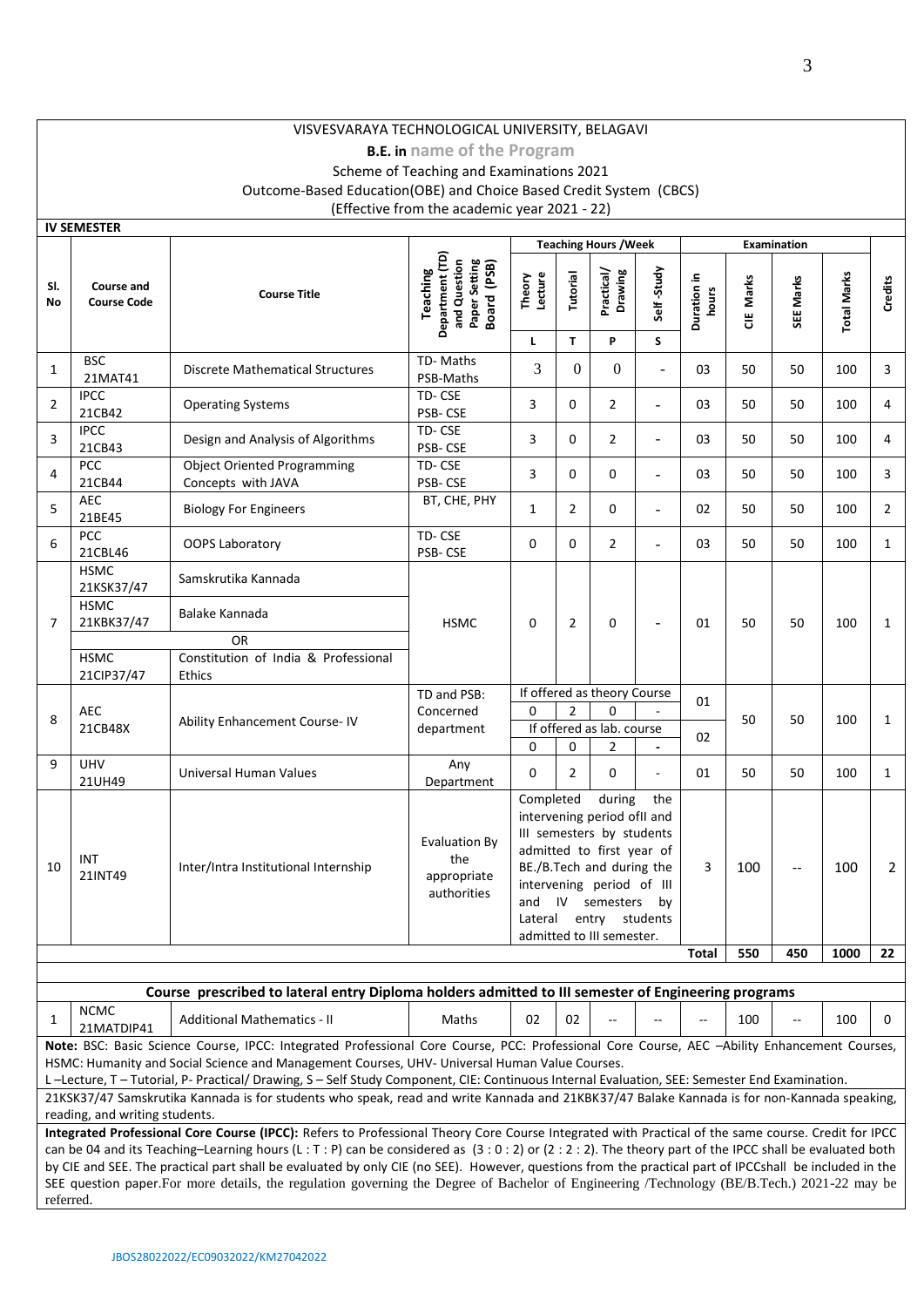## **Non – credit mandatory course (NCMC):**

#### **Additional Mathematics - II:**

**(1)** Lateral entry Diploma holders admitted to III semester of B.E./B.Tech., shall attend the classes during the IV semester to complete all the formalities of the course and appear for the Continuous Internal Evaluation (CIE). In case, any student fails to register for the said course/fails to secure the minimum 40 % of the prescribed CIE marks, he/she shall be deemed to have secured an F grade. In such a case, the student has to fulfill the course requirements during subsequent semester/s to earn the qualifying CIE marks. These courses are slated for CIE only and have no SEE.

**(2)** Additional Mathematics I and II shall not be considered for vertical progression as well as for the calculation of SGPA and CGPA, but completion of the courses shall be mandatory for the award of degree.

**(3)**Successful completion of the course Additional Mathematics IIshall be indicated as satisfactory in the grade card. Non-completion of the courses. Additional Mathematics IIshall be indicated as Unsatisfactory.

|         | <b>Ability Enhancement Course - IV</b>          |         |                                |  |  |  |  |  |  |  |  |
|---------|-------------------------------------------------|---------|--------------------------------|--|--|--|--|--|--|--|--|
| 21CB481 | Introduction to Computer Graphics and Animation | 21CB483 | Unix Shell and PHP Programming |  |  |  |  |  |  |  |  |
| 21CB482 | <b>Fundamental of Economics</b>                 | 21CB484 | R Programming                  |  |  |  |  |  |  |  |  |

#### **Internship of 04 weeks during the intervening period of IV and V semesters; 21INT68Innovation/ Entrepreneurship/ Societal Internship.**

**(1)**All the students shall have to undergo a mandatory internship of 04 weeks during the intervening period of IV and V semesters. The internship shall be slated for CIE only and will not have SEE. The letter grade earned through CIE shall be included in the VI semester grade card.The internship shall be considered as a head of passing and shall be considered for vertical progression and for the award of degree. Those, who do not take up / complete the internship shall be considered under F (fail) grade and shall have to complete it subsequently after satisfying the internship requirements.

**(2)Innovation/ Entrepreneurship** Internshipshall be carried out at industry, State and Central Government /Non-government organizations (NGOs), micro, small and medium enterprises (MSME), Innovation centres, or Incubation centers etc. Innovation need not be a single major breakthrough; it can also be a series of small or incremental changes.Innovation of any kind can also happen outside of the business world.

Entrepreneurship internships offer a chance to gain hands-on experience in the world of entrepreneurship and help to learn what it takes to run a small entrepreneurial business by performing intern duties with an established company. This experience can then be applied to future business endeavors.Start-ups and small companies are a preferred places to learn the business tactics for future entrepreneurs as earning how a small business operates will serve the intern well when he/she manages his/her own company. Entrepreneurship acts as a catalyst to open minds to creativity and innovation.Entrepreneurship internships can be from several sectors, including technology, small and medium-sized sector, and the service sector.

**(3**) **Societal or Social internship.**Urbanization is increasing on a global scale; and yet, half the world's population still resides in rural areas and is devoid of many things that urban population enjoys. The ruralinternship is a work-based activity in which students will have a chance to solve/reduce the problems of the rural place for better living.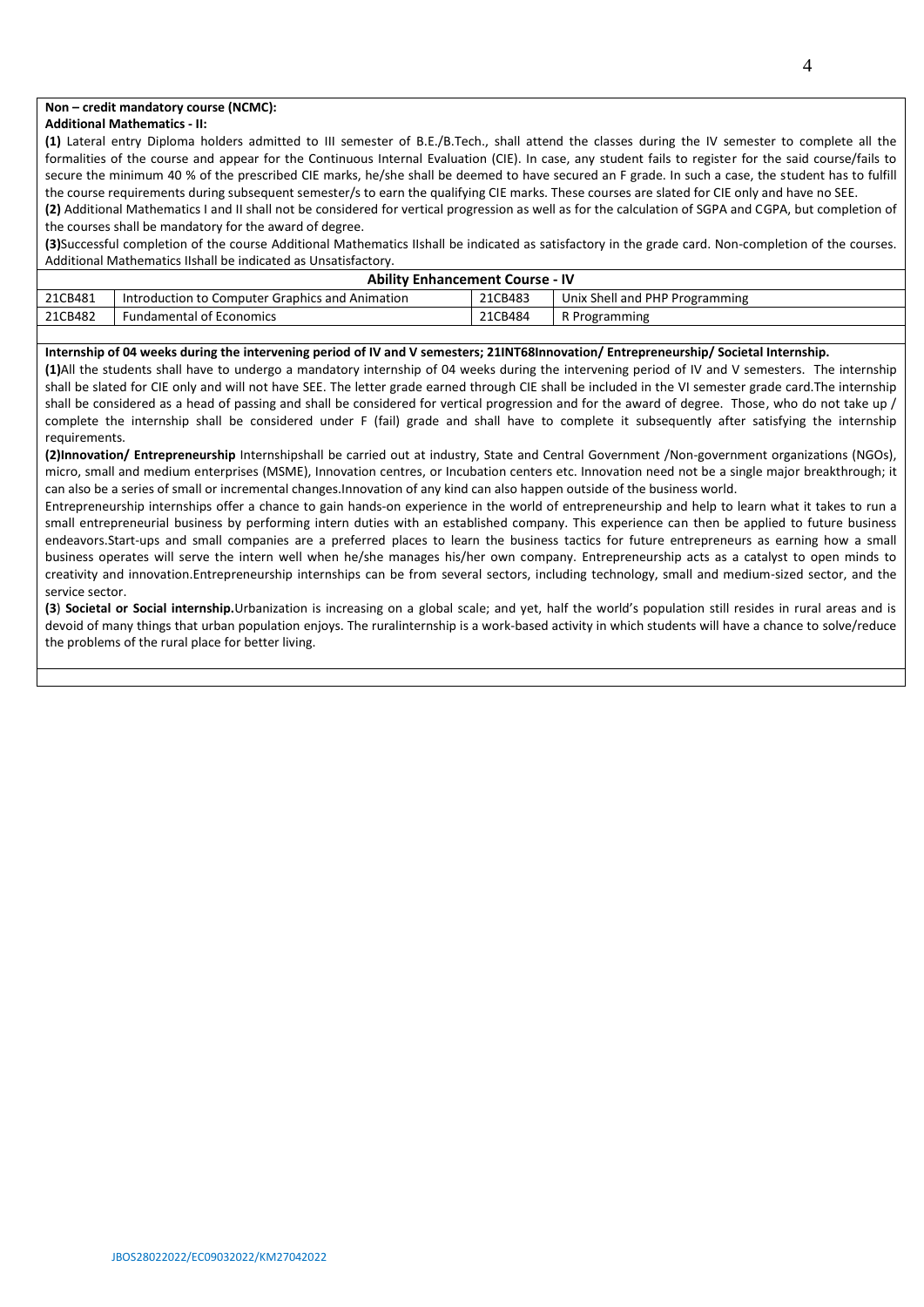# VISVESVARAYA TECHNOLOGICAL UNIVERSITY, BELAGAVI

## **B.E. in name of the Program** Scheme of Teaching and Examinations 2021 Outcome Based Education(OBE) and Choice Based Credit System (CBCS) (Effective from the academic year 2021 - 22)

|                  | <b>V SEMESTER</b>                |                                                         |                                                                             |                   |                              |                              |                          |                      |           |                    |                    |                |
|------------------|----------------------------------|---------------------------------------------------------|-----------------------------------------------------------------------------|-------------------|------------------------------|------------------------------|--------------------------|----------------------|-----------|--------------------|--------------------|----------------|
|                  |                                  |                                                         |                                                                             |                   | <b>Teaching Hours / Week</b> |                              |                          |                      |           | <b>Examination</b> |                    |                |
| SI.<br><b>No</b> | Course and<br><b>Course Code</b> | <b>Course Title</b>                                     | Department (TD)<br>and Question<br>Paper Setting<br>Board (PSB)<br>Teaching | Theory<br>Lecture | Tutorial                     | Practical/<br>Drawing        | Self-Study               | Duration in<br>hours | CIE Marks | SEE Marks          | <b>Total Marks</b> | Credits        |
|                  |                                  |                                                         |                                                                             | $\mathbf{L}$      | T.                           | P                            | S                        |                      |           |                    |                    |                |
| 1                | <b>BSC</b><br>21CB51             | Software Engineering                                    | TD-CSE<br><b>PSB-CSE</b>                                                    | $\overline{2}$    | $\overline{2}$               | $\mathbf{0}$                 | $\overline{\phantom{a}}$ | 03                   | 50        | 50                 | 100                | 3              |
| $\overline{2}$   | <b>IPCC</b><br>21CB52            | <b>Computer Networks</b>                                | TD-CSE<br>PSB-CSE                                                           | 3                 | $\Omega$                     | $\overline{2}$               | $\overline{\phantom{a}}$ | 03                   | 50        | 50                 | 100                | 4              |
| 3                | <b>PCC</b><br>21CB53             | Database Management Systems                             | TD-CSE<br>PSB-CSE                                                           | 3                 | $\Omega$                     | $\Omega$                     | $\overline{a}$           | 03                   | 50        | 50                 | 100                | 3              |
| 4                | <b>PCC</b><br>21CB54             | <b>Business Communication and</b><br>Value Science - II | TD-CSE<br>PSB-CSE                                                           | 3                 | $\overline{0}$               | $\mathbf{0}$                 | $\blacksquare$           | 03                   | 50        | 50                 | 100                | 3              |
| 5                | PCC<br>21CBL55                   | Database Management Systems<br>Laboratory               | TD-CSE<br>PSB-CSE                                                           | $\Omega$          | $\Omega$                     | 2                            | $\overline{\phantom{0}}$ | 03                   | 50        | 50                 | 100                | $\mathbf{1}$   |
| 6                | <b>AEC</b><br>21CB56             | Research Methodology &<br>Intellectual Property Rights  | TD: Any<br>Department<br>PSB: As<br>identified by<br>University             | $\mathbf{1}$      | $\overline{2}$               | $\mathbf 0$                  | $\sim$                   | 02                   | 50        | 50                 | 100                | $\overline{2}$ |
| $\overline{7}$   | <b>HSMC</b><br>21CIV57           | <b>Environmental Studies</b>                            | TD: Civil/<br>Environmental<br>/Chemistry/<br>Biotech.<br>PSB: Civil Engg   | $\Omega$          | $\overline{2}$               | $\mathbf 0$                  |                          | $\mathbf{1}$         | 50        | 50                 | 100                | $\mathbf{1}$   |
|                  |                                  |                                                         |                                                                             |                   |                              | If offered as Theory courses |                          |                      |           |                    |                    |                |
| 8                | <b>AEC</b>                       |                                                         | Concerned                                                                   | $\Omega$          | $\overline{2}$               | $\Omega$                     |                          | 01                   | 50        | 50                 | 100                |                |
|                  | 21CB58X                          | Ability Enhancement Course-V                            | Board                                                                       |                   |                              | If offered as lab. Courses   |                          | 02                   |           |                    |                    | $\mathbf{1}$   |
|                  |                                  |                                                         |                                                                             | $\Omega$          | $\Omega$                     | 2                            |                          |                      |           |                    |                    |                |
|                  |                                  |                                                         |                                                                             |                   |                              |                              |                          | <b>Total</b>         | 400       | 400                | 800                | 18             |
|                  |                                  |                                                         | <b>Ability Enhancement Course - V</b>                                       |                   |                              |                              |                          |                      |           |                    |                    |                |
| 21CB581          |                                  | SD and Design thinning lab                              |                                                                             | 21CB583           |                              | Angular and React JS         |                          |                      |           |                    |                    |                |
| 21CB582          |                                  | <b>Financial Management</b>                             |                                                                             | 21CB584           |                              | C# and Dot Net Framework     |                          |                      |           |                    |                    |                |

Note: BSC: Basic Science Course, PCC: Professional Core Course, IPCC: Integrated Professional Core Course, AEC –Ability Enhancement Course INT – Internship, HSMC: Humanity and Social Science & Management Courses.

L –Lecture, T – Tutorial, P- Practical/ Drawing, S – Self Study Component, CIE: Continuous Internal Evaluation, SEE: Semester End Examination.

**Integrated Professional Core Course (IPCC):** refers to Professional Theory Core Course Integrated with Practical of the same course. Credit for IPCC can be 04 and its Teaching – Learning hours (L : T : P) can be considered as (3 : 0 : 2) or (2 : 2 : 2). The theory part of the IPCC shall be evaluated both by CIE and SEE. The practical part shall be evaluated by CIE only and there shall be no SEE. For more details, the regulation governing the Degree of Bachelor of Engineering /Technology (BE/B.Tech.) 2021-22 may be referred.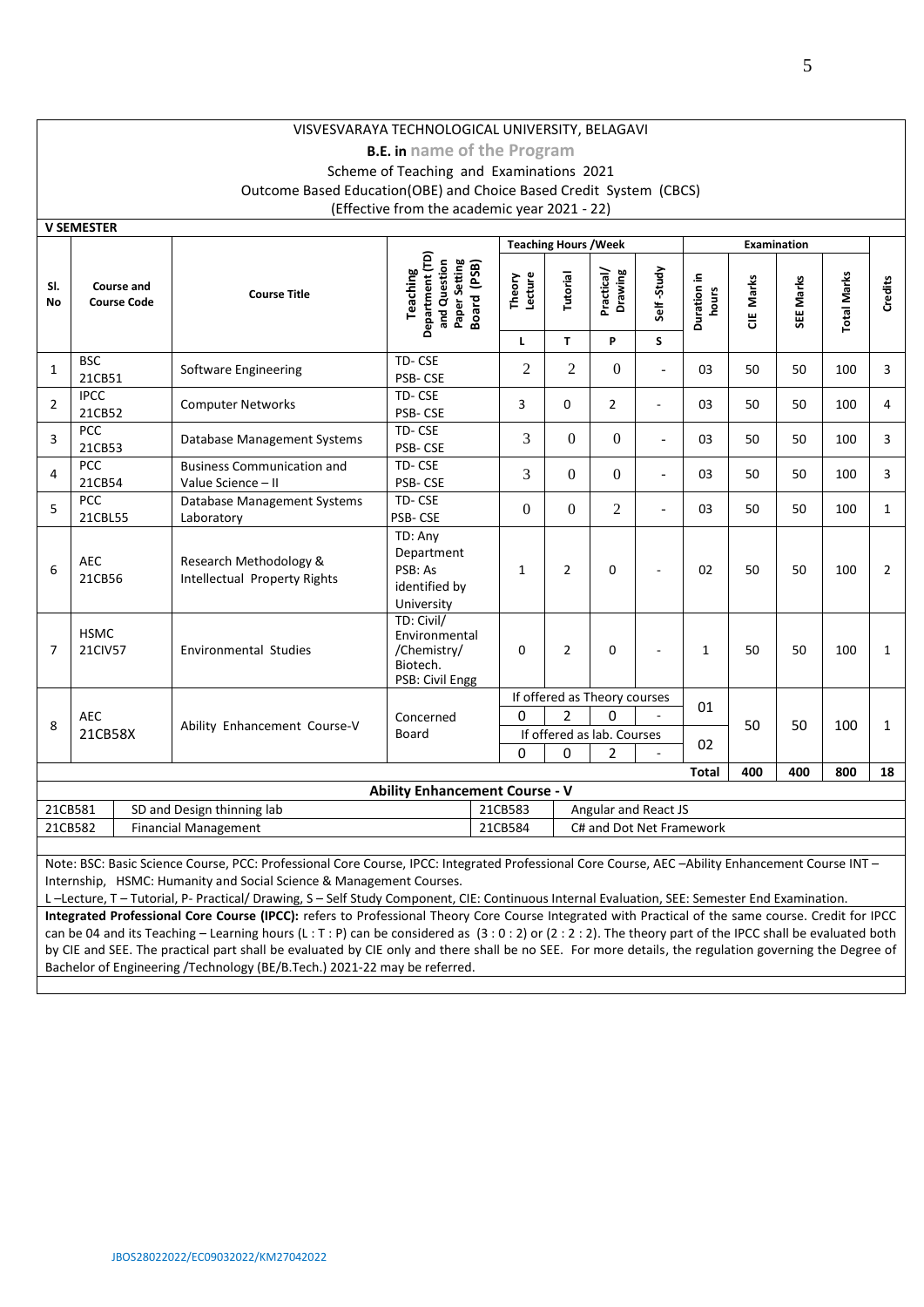# **B.E. in name of the Program** Scheme of Teaching and Examinations 2021

Outcome-Based Education(OBE) and Choice Based Credit System (CBCS)

(Effective from the academic year 2021 - 22)

|                  |                                  |                                                             |                                                                                             | <b>Teaching Hours / Week</b>                                                                                              |                |                       |                |                         | <b>Examination</b> |                          |                    |              |
|------------------|----------------------------------|-------------------------------------------------------------|---------------------------------------------------------------------------------------------|---------------------------------------------------------------------------------------------------------------------------|----------------|-----------------------|----------------|-------------------------|--------------------|--------------------------|--------------------|--------------|
| SI.<br><b>No</b> | Course and<br><b>Course Code</b> | <b>Course Title</b>                                         | Department (TD)<br>Paper Setting<br>Board (PSB)<br>and Question<br>Teaching<br><b>Board</b> | Lecture<br>Theory                                                                                                         | Tutorial       | Practical/<br>Drawing | Self-Study     | 크.<br>Duration<br>hours | Marks<br>ă         | SEE Marks                | <b>Total Marks</b> | Credits      |
|                  |                                  |                                                             |                                                                                             | L                                                                                                                         | T.             | P                     | S              |                         |                    |                          |                    |              |
| 1                | <b>HSMC</b><br>21CB61            | Management and Entrepreneurship<br>for IT Industry          | Any<br>Department                                                                           | $\overline{2}$                                                                                                            | $\overline{2}$ | $\Omega$              | ٠              | 03                      | 50                 | 50                       | 100                | 3            |
| $\overline{2}$   | <b>IPCC</b><br>21CB62            | Artificial Intelligence and Machine<br>Learning with Python | TD-CSE<br><b>PSB-CSE</b>                                                                    | 3                                                                                                                         | $\Omega$       | $\overline{2}$        | $\overline{a}$ | 03                      | 50                 | 50                       | 100                | 4            |
| 3                | <b>PCC</b><br>21CB63             | <b>Business Strategy</b>                                    | TD-CSE<br>PSB-CSE                                                                           | 3                                                                                                                         | 0              | $\Omega$              |                | 03                      | 50                 | 50                       | 100                | 3            |
| 4                | PEC<br>21CB64x                   | Professional Elective Course-I                              | TD-CSE<br><b>PSB-CSE</b>                                                                    | 3                                                                                                                         | $\Omega$       | $\Omega$              | ٠              | 03                      | 50                 | 50                       | 100                | 3            |
| 5                | <b>OEC</b><br>21CB65x            | Open Elective Course-I                                      | TD-CSE<br>PSB-CSE                                                                           | 3                                                                                                                         | $\mathbf{0}$   | $\mathbf 0$           |                | 03                      | 50                 | 50                       | 100                | 3            |
| 6                | PCC<br>21CBL66                   | Professional Core Course Lab                                | TD-CSE<br>PSB-CSE                                                                           | 0                                                                                                                         | 0              | $\overline{2}$        |                | 03                      | 50                 | 50                       | 100                | $\mathbf{1}$ |
| $\overline{7}$   | MP<br>21CBMP67                   | Mini Project                                                |                                                                                             | Two contact hours /week for<br>interaction between the<br>100<br>$\sim$ $\sim$<br>$\overline{a}$<br>faculty and students. |                |                       |                |                         |                    | 100                      | $\overline{2}$     |              |
| 8                | <b>INT</b><br>21INT68            | Innovation/Entrepreneurship<br>/Societal Internship         | Completed during the intervening period of IV<br>and V semesters.                           |                                                                                                                           |                |                       |                | $\overline{a}$          | 100                | $\overline{\phantom{a}}$ | 100                | 3            |
|                  |                                  |                                                             |                                                                                             |                                                                                                                           |                |                       |                | <b>Total</b>            | 500                | 300                      | 800                | 22           |
|                  |                                  |                                                             |                                                                                             |                                                                                                                           |                |                       |                |                         |                    |                          |                    |              |
|                  |                                  |                                                             | <b>Professional Elective - I</b>                                                            |                                                                                                                           |                |                       |                |                         |                    |                          |                    |              |

|         | <b>FIULESSIULIAI LIELLIVE - I</b>            |         |                                           |  |  |  |  |  |  |  |  |
|---------|----------------------------------------------|---------|-------------------------------------------|--|--|--|--|--|--|--|--|
| 21CB641 | Human Resource Management                    | 21CB644 | Expert System and Decision support system |  |  |  |  |  |  |  |  |
| 21CB642 | Introduction to Innovation IP Management and | 21CB645 | Soft and Evolutionary Computing           |  |  |  |  |  |  |  |  |
|         | Entrepreneurship                             |         |                                           |  |  |  |  |  |  |  |  |
| 21CB643 | <b>Operation Research</b>                    | 21CB646 | <b>Operation Management</b>               |  |  |  |  |  |  |  |  |

|         | Open Electives – I offered by the Department to other Department students |         |                                |  |  |  |  |  |  |  |  |
|---------|---------------------------------------------------------------------------|---------|--------------------------------|--|--|--|--|--|--|--|--|
| 21CB651 | Introduction to Business Communication and Value                          | 21CB653 | Introduction to Web Technology |  |  |  |  |  |  |  |  |
|         | Science                                                                   |         |                                |  |  |  |  |  |  |  |  |
| 21CB652 | Introduction to Statistical Software (MATLAB and SPSS)                    | 21CB654 | Programming in JAVA            |  |  |  |  |  |  |  |  |
|         |                                                                           |         |                                |  |  |  |  |  |  |  |  |

**Note:HSMC:** Humanity and Social Science & Management Courses, **IPCC:** Integrated Professional Core Course, **PCC:** Professional Core Course, **PEC:** Professional Elective Courses, O**EC**–Open Elective Course, **MP** –Mini Project, INT –Internship.

**L** –Lecture, **T** – Tutorial, **P** - Practical / Drawing, **S** – Self Study Component, **CIE**: Continuous Internal Evaluation, **SEE**: Semester End Examination.

**Integrated Professional Core Course (IPCC):** Refers to Professional Theory Core Course Integrated with Practical of the same course. Credit for IPCC can be 04 and its Teaching – Learning hours (L: T: P) can be considered as  $(3:0:2)$  or  $(2:2:2)$ . The theory part of the IPCC shall be evaluated both by CIE and SEE. The practical part shall be evaluated by CIE only and there shall be no SEE. For more details, the regulation governing the Degree of Bachelor of Engineering /Technology (BE/B.Tech) 2021-22 may be referred.

#### **Professional Elective Courses(PEC):**

A professional elective (PEC) course is intended to enhance the depth and breadth of educational experience in the Engineering and Technology curriculum. Multidisciplinary courses that are added supplement the latest trend and advanced technology in the selected stream of engineering. Each group will provide an option to select one course. The minimum number of students' strengths for offering professional electives is 10. However, this conditional shall not be applicable to cases where the admission to the program is less than 10.

#### **Open Elective Courses:**

**VI SEMESTER**

Students belonging to a particular stream of Engineering and Technology are not entitled to the open electives offered by their parent Department. However, they can opt for an elective offered by other Departments, provided they satisfy the prerequisite condition if any. Registration to open electives shall be documented under the guidance of the Program Coordinator/ Advisor/Mentor.

Selection of an open elective shall **not be allowed** if,

**(i)** The candidate has studied the same course during the previous semesters of the program.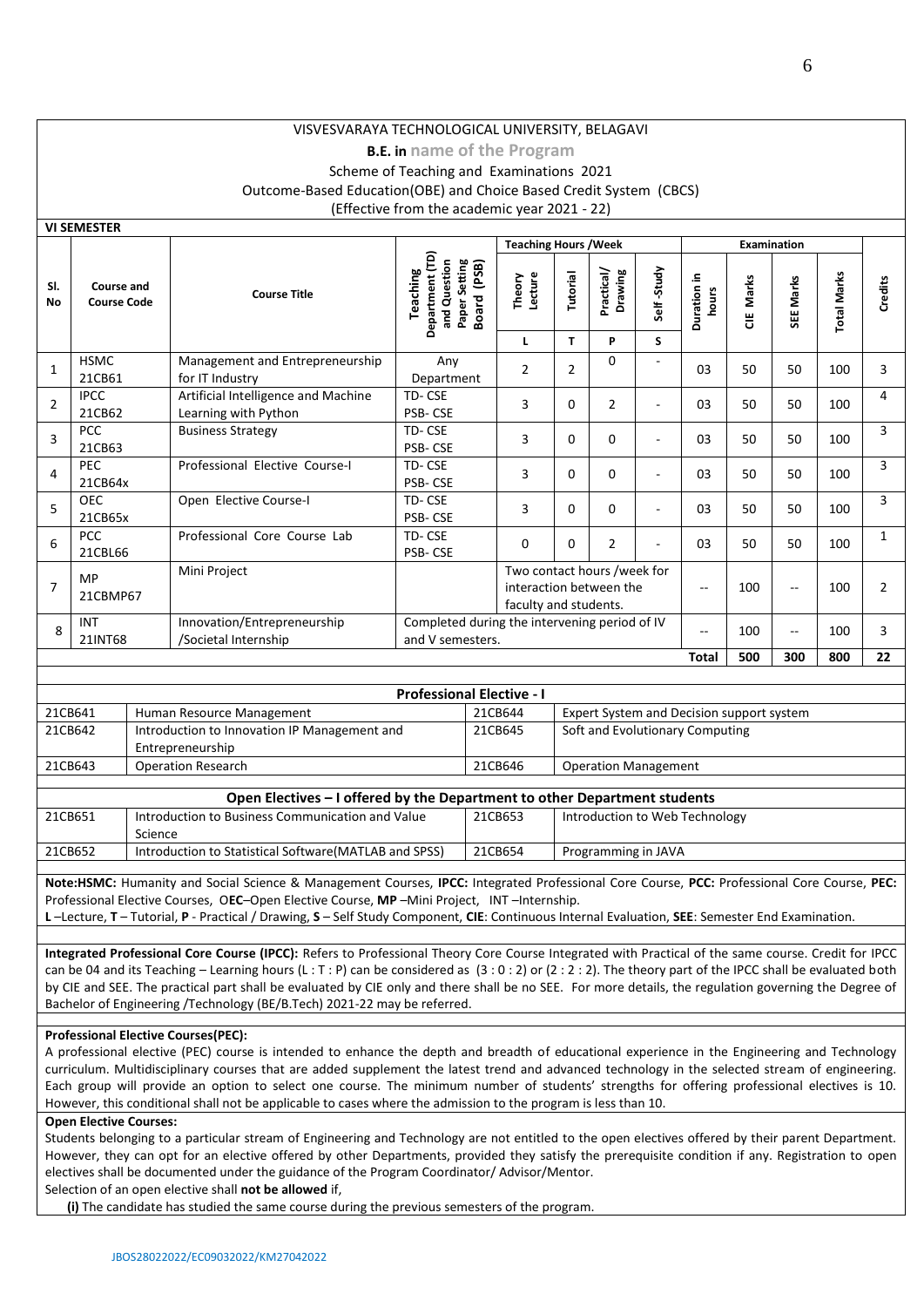**(ii)** The syllabus content of open electives is similar to that of the Departmental core courses or professional electives.

**(iii)** A similar course, under any category, is prescribed in the higher semesters of the program.

In case, any college is desirous of offering a course (not included in the Open Elective List of the University) from streams such as Law, Business (MBA), Medicine, Arts, Commerce, etc., can seek permission, at least one month before the commencement of the semester, from the University by submitting a copy of the syllabus along with the details of expertise available to teach the same in the college.

The minimum students' strength for offering open electives is 10. However, this conditional shall not be applicable to cases where the admission to the programme is less than 10.

**Mini-project work:** Mini Project is a laboratory-oriented course which will provide a platform to students to enhance their practical knowledge and skills by the development of small systems/applications.

Based on the ability/abilities of the student/s and recommendations of the mentor, a single discipline or a multidisciplinary Mini- project can be assigned to an individual student or to a group having not more than 4 students.

## **CIE procedure for Mini-project:**

**(i) Single discipline:** The CIE marks shall be awarded by a committee consisting of the Head of the concerned Department and two faculty members of the Department, one of them being the Guide. The CIE marks awarded for the Mini-project work shall be based on the evaluation of project report, project presentation skill, and question and answer session in the ratio of 50:25:25. The marks awarded for the project report shall be the same for all the batch mates.

**(ii) Interdisciplinary:** Continuous Internal Evaluation shall be group-wise at the college level with the participation of all the guides of the project. The CIE marks awarded for the Mini-project, shall be based on the evaluation of project report, project presentation skill, and question and answer

session in the ratio 50:25:25. The marks awarded for the project report shall be the same for all the batch mates.

**No SEE component for Mini-Project.**

#### **VII semester Class work and Research Internship /Industry Internship (21INT82)**

#### **Swapping Facility**

Institutions can swap VII and VIII Semester Scheme of Teaching and Examinations to accommodate research internship/ industry internship after the VI semester**.** 

**(2)** Credits earned for the courses of VII and VIII Semester Scheme of Teaching and Examinations shall be counted against the corresponding semesters whether VII or VIII semester is completed during the beginning of IV year or later part of IV year of the program.

#### **Elucidation:**

At the beginning of IV years of the program i.e., after VI semester, VII semester classwork and VIII semester Research Internship /Industrial Internship shall be permitted to be operated simultaneously by the University so that students have ample opportunity for an internship. In other words, a good percentage of the class shall attend VII semester classwork and a similar percentage of others shall attend to Research Internship or Industrial Internship.

Research/Industrial Internship shall be carried out at an Industry, NGO, MSME, Innovation center, Incubation center, Start-up, center of Excellence (CoE), Study Centre established in the parent institute and /or at reputed research organizations/institutes.

The mandatory Research internship /Industry internship is for 24 weeks. The internship shall be considered as a head of passing and shall be considered for the award of a degree. Those, who do not take up/complete the internship shall be declared to fail and shall have to complete it during the subsequent University examination after satisfying the internship requirements.

### **INT21INT82Research Internship/ Industry Internship/Rural Internship**

Research internship:A research internship is intended to offer the flavor of current research going on in the research field. It helps students get familiarized with the field and imparts the skill required for carrying out research.

**Industryinternship:** Isan extended period of work experience undertaken by students to supplement their degree for professional development. It also helps them learn to overcome unexpected obstacles and successfully navigate organizations, perspectives, and cultures. Dealing with contingencies helps students recognize, appreciate, and adapt to organizational realities by tempering their knowledge with practical constraints.

The faculty coordinator or mentor has to monitor the students' internship progress and interact with them to guide for the successful completion of the internship.

The students are permitted to carry out the internship anywhere in India or abroad. University shall not bear any expenses incurred in respect of internship.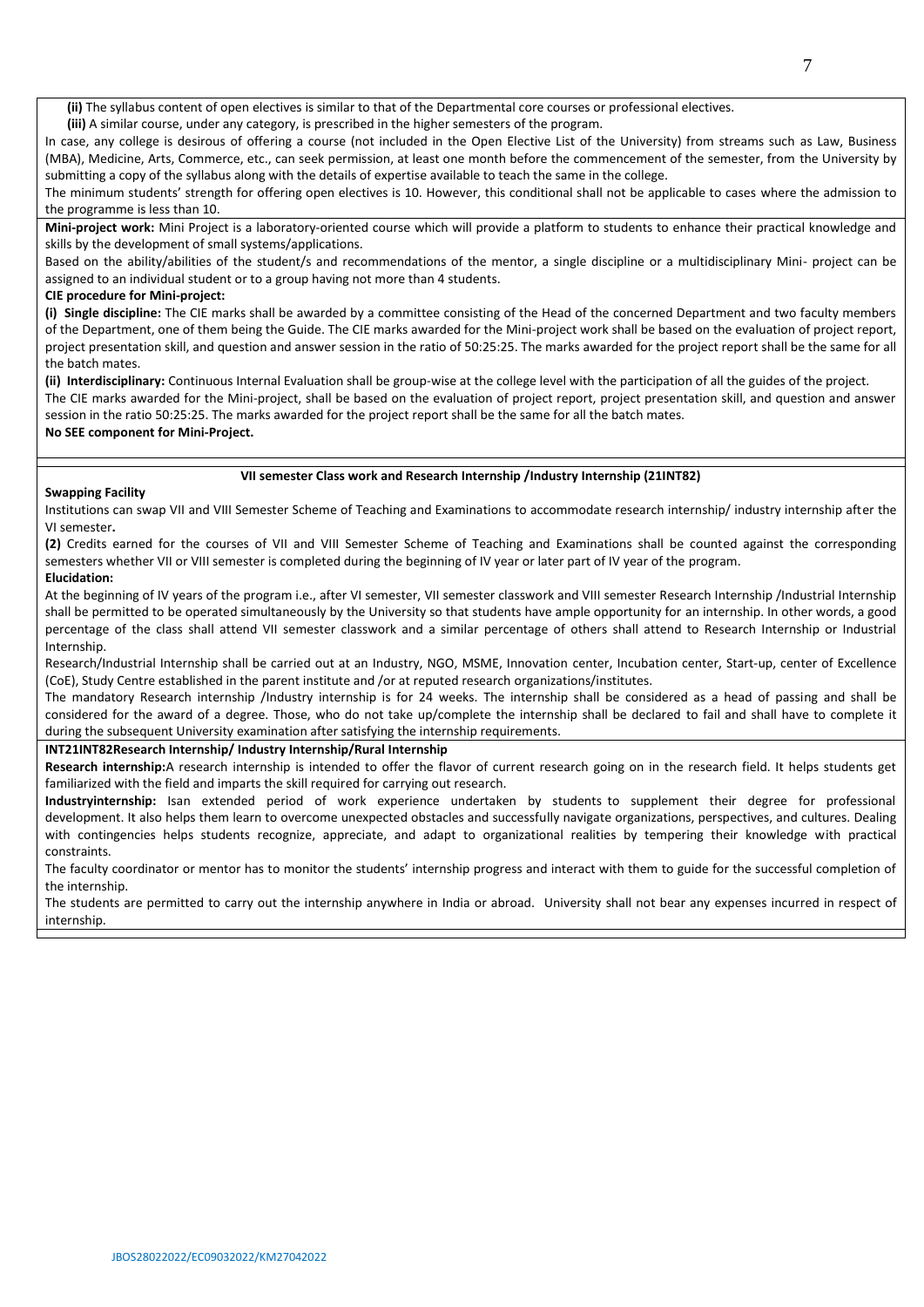# VISVESVARAYA TECHNOLOGICAL UNIVERSITY, BELAGAVI

**B.E. in name of the Program**

Scheme of Teaching and Examinations 2021 Outcome Based Education(OBE) and Choice Based Credit System (CBCS) (Effective from the academic year 2021 - 22)

|                | Swappable VII and VIII SEMESTER                        |                                  |                                                |                                                          |                                                                             |                   |                                                                                 |                                                                                 |                      |                       |           |                    |                    |                |
|----------------|--------------------------------------------------------|----------------------------------|------------------------------------------------|----------------------------------------------------------|-----------------------------------------------------------------------------|-------------------|---------------------------------------------------------------------------------|---------------------------------------------------------------------------------|----------------------|-----------------------|-----------|--------------------|--------------------|----------------|
|                | <b>VII SEMESTER</b>                                    |                                  |                                                |                                                          |                                                                             |                   |                                                                                 |                                                                                 |                      |                       |           |                    |                    |                |
|                |                                                        |                                  |                                                |                                                          |                                                                             |                   |                                                                                 | <b>Teaching Hours / Week</b>                                                    |                      |                       |           | Examination        |                    |                |
| SI.<br>No      |                                                        | Course and<br><b>Course Code</b> |                                                | <b>Course Title</b>                                      | Department (TD)<br>Paper Setting<br>and Question<br>Board (PSB)<br>Teaching | Theory<br>Lecture | Tutorial                                                                        | Practical/<br>Drawing                                                           | Self-Study           | Duration in<br>hours  | CIE Marks | SEE Marks          | <b>Total Marks</b> | Credits        |
|                |                                                        |                                  |                                                |                                                          |                                                                             | Г                 | T.                                                                              | P                                                                               | S                    |                       |           |                    |                    |                |
| $\mathbf{1}$   | PCC<br>21CB71                                          |                                  |                                                | <b>Business Intelligence and Data</b><br>Analytics       | TD-CSE<br>PSB-CSE                                                           | 3                 | 0                                                                               | 0                                                                               | ÷,                   | 3                     | 50        | 50                 | 100                | 3              |
| 2              | <b>PCC</b><br>21CB72                                   |                                  |                                                | Internet of Things + Lab                                 | TD-CSE<br>PSB-CSE                                                           | 0                 | 0                                                                               | $\overline{2}$                                                                  | ٠                    | 3                     | 50        | 50                 | 100                | $\overline{2}$ |
| 3              | PEC                                                    | 21CB72X                          |                                                | Professional elective Course-II                          | TD-CSE<br>PSB-CSE                                                           | 3                 | 0                                                                               | 0                                                                               |                      | 3                     | 50        | 50                 | 100                | 3              |
| 4              | PEC                                                    | 21CB73X                          |                                                | Professional elective Course-III                         | TD-CSE<br>PSB-CSE                                                           | 3                 | 0<br>$\mathbf 0$<br>÷,                                                          |                                                                                 |                      | 3                     | 50        | 50                 | 100                | 3              |
| 5              | <b>OEC</b>                                             | 21CB74X                          |                                                | Open elective Course-II                                  | TD-CSE<br>PSB-CSE                                                           | 3                 | 0<br>0<br>٠                                                                     |                                                                                 | 3                    | 50                    | 50        | 100                | 3                  |                |
| 6              | Project                                                | 21CBP75                          |                                                | Project work                                             |                                                                             |                   | Two contact hours /week for<br>interaction between the<br>faculty and students. |                                                                                 |                      | 3                     | 100       | 100                | 200                | 10             |
|                |                                                        |                                  |                                                |                                                          |                                                                             |                   |                                                                                 |                                                                                 |                      | <b>Total</b>          | 350       | 350                | 700                | 24             |
|                | <b>VIII SEMESTER</b>                                   |                                  |                                                |                                                          |                                                                             |                   |                                                                                 |                                                                                 |                      |                       |           |                    |                    |                |
|                |                                                        |                                  |                                                |                                                          |                                                                             |                   |                                                                                 | <b>Teaching Hours /Week</b>                                                     |                      |                       |           | <b>Examination</b> |                    |                |
| SI.<br>No      |                                                        | Course and<br><b>Course Code</b> |                                                | <b>Course Title</b>                                      | Department<br>Teaching                                                      | Theory<br>Lecture | Self-Study<br>Practical/<br>Drawing<br>Tutorial                                 |                                                                                 | Duration in<br>hours | CIE Marks             | SEE Marks | <b>Total Marks</b> | Credits            |                |
|                |                                                        |                                  |                                                |                                                          |                                                                             | L                 | T.                                                                              | P<br>S.                                                                         |                      |                       |           |                    |                    |                |
| 1              | 21XX81                                                 | Seminar                          |                                                | <b>Technical Seminar</b>                                 |                                                                             |                   |                                                                                 | One contact hour /week for<br>interaction between the<br>faculty and students.  |                      | $-$                   | 100       | $\ddotsc$          | 100                | 01             |
| $\overline{2}$ | <b>INT</b>                                             | 21INT82                          |                                                | Research Internship/ Industry<br>Internship              |                                                                             |                   |                                                                                 | Two contact hours /week for<br>interaction between the<br>faculty and students. |                      | 03<br>(Batch<br>wise) | 100       | 100                | 200                | 15             |
| 3              |                                                        | 21NS83                           |                                                | National Service Scheme (NSS)                            | <b>NSS</b>                                                                  |                   |                                                                                 |                                                                                 |                      |                       |           |                    |                    |                |
|                | <b>NCMC</b>                                            | 21PE83                           |                                                | <b>Physical Education (PE) (Sports</b><br>and Athletics) | PE                                                                          |                   |                                                                                 | Completed during the<br>intervening period of III<br>semester toVIII semester.  |                      | $-\!$ –               | 50        | 50                 | 100                | 0              |
|                |                                                        | 21YO83                           |                                                | Yoga                                                     | Yoga                                                                        |                   |                                                                                 |                                                                                 |                      |                       |           |                    |                    |                |
|                |                                                        |                                  |                                                |                                                          |                                                                             |                   |                                                                                 |                                                                                 |                      | Total                 | 250       | 150                | 400                | 16             |
|                |                                                        |                                  |                                                |                                                          | <b>Professional Elective - II</b>                                           |                   |                                                                                 |                                                                                 |                      |                       |           |                    |                    |                |
|                | 21CB721                                                |                                  | Marketing Research and Marketing<br>Management |                                                          |                                                                             | 21CB724           |                                                                                 | Enterprise systems                                                              |                      |                       |           |                    |                    |                |
|                | 21CB722                                                |                                  |                                                | Web and Mobile Application<br>development + Lab          |                                                                             | 21CB725           |                                                                                 | <b>Cloud Computing</b>                                                          |                      |                       |           |                    |                    |                |
|                | 21CB723                                                |                                  |                                                | Dot net framework for Application Development            |                                                                             | 21CB726           |                                                                                 | <b>Computational Finance Modeling</b>                                           |                      |                       |           |                    |                    |                |
|                |                                                        |                                  |                                                |                                                          | <b>Professional Elective - III</b>                                          |                   |                                                                                 |                                                                                 |                      |                       |           |                    |                    |                |
|                | 21CB731                                                |                                  |                                                | Usability Design of Software + Lab                       |                                                                             | 21CB734           |                                                                                 | <b>Behavioral Economics</b>                                                     |                      |                       |           |                    |                    |                |
|                |                                                        |                                  |                                                | Cryptography and Network Security                        |                                                                             | 21CB735           |                                                                                 | Web and Cyber Security                                                          |                      |                       |           |                    |                    |                |
|                | 21CB732<br>21CB733<br>Data Mining and Data Warehousing |                                  |                                                |                                                          |                                                                             | 21CB736           |                                                                                 | <b>Block Chain Technology</b>                                                   |                      |                       |           |                    |                    |                |